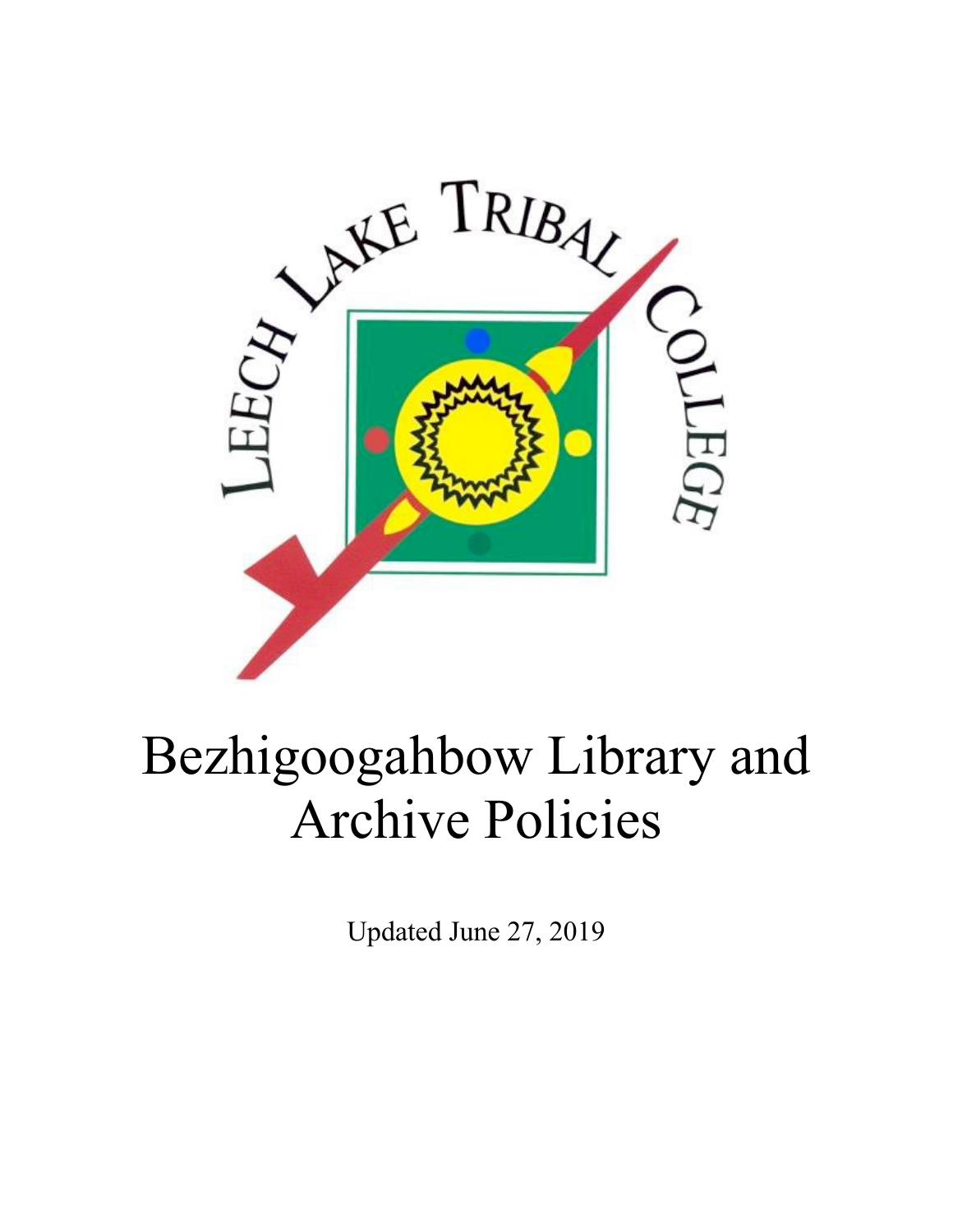| Bezhigoogahbow Library<br>Leech Lake Tribal College |                          | 2100 | Library and Archive Policies |
|-----------------------------------------------------|--------------------------|------|------------------------------|
|                                                     | <b>Table of Contents</b> |      |                              |
| 2100                                                |                          |      |                              |
| 2110                                                |                          |      |                              |
| 2120                                                |                          |      |                              |
|                                                     |                          |      |                              |
| 2130                                                |                          |      |                              |
| .01                                                 |                          |      |                              |
| .02                                                 |                          |      |                              |
| .03                                                 |                          |      |                              |
| .04                                                 |                          |      |                              |
| .05                                                 |                          |      |                              |
| .06                                                 |                          |      |                              |
| 2140                                                |                          |      |                              |
| .01                                                 |                          |      |                              |
| .02                                                 |                          |      |                              |
| 2150                                                |                          |      |                              |
| .01                                                 |                          |      |                              |
| .02                                                 |                          |      |                              |
| .03                                                 |                          |      |                              |
|                                                     |                          |      |                              |
| .01                                                 |                          |      |                              |
| .02                                                 |                          |      |                              |
| .03                                                 |                          |      |                              |
| .04                                                 |                          |      |                              |
| .05                                                 |                          |      |                              |
|                                                     |                          |      |                              |
| 2170                                                |                          |      |                              |
| 2180                                                |                          |      |                              |
| .01                                                 |                          |      |                              |
| .02                                                 |                          |      |                              |
| .03                                                 |                          |      |                              |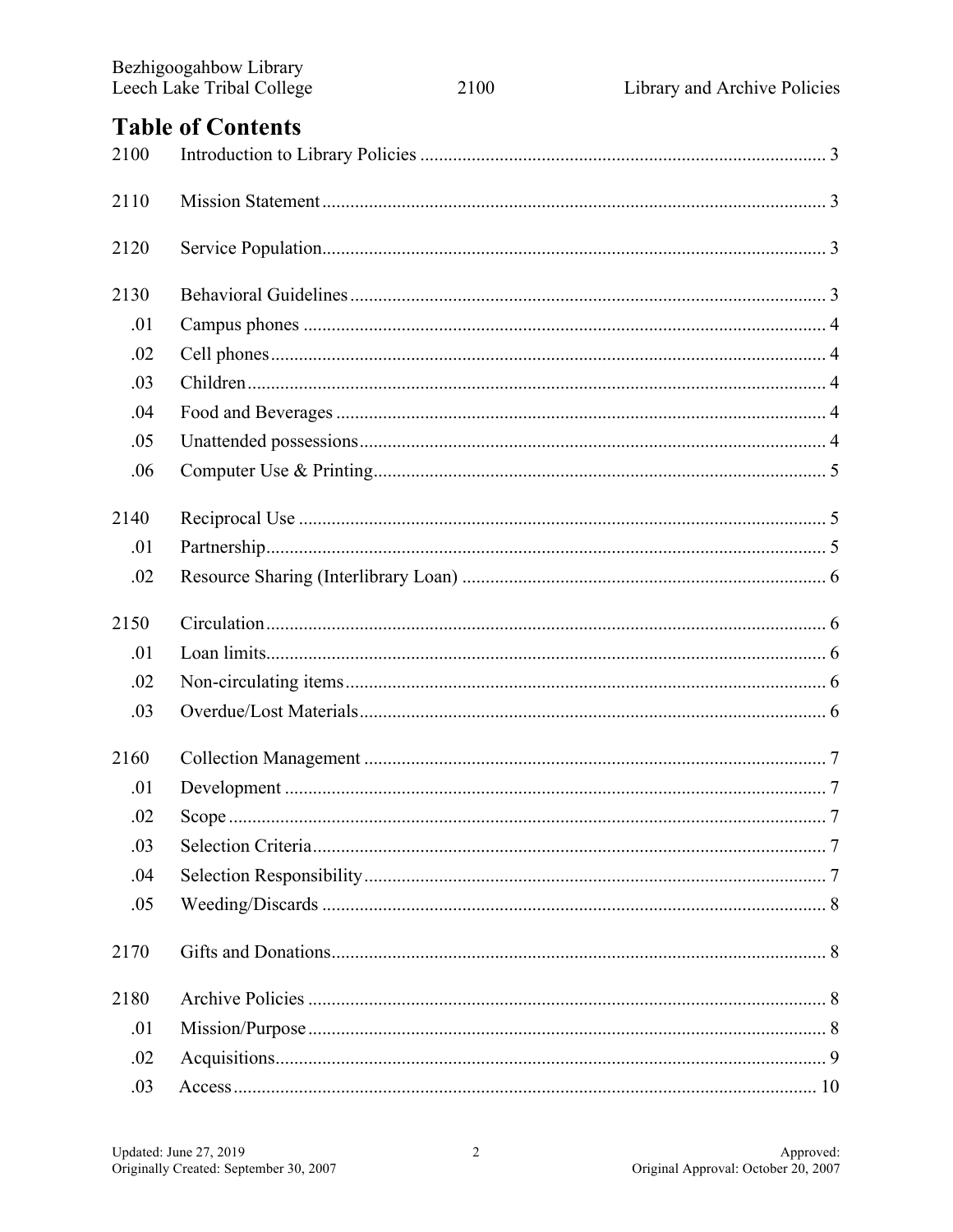## 2100 Introduction to Library Policies

The mission statements of the Leech Lake Tribal College Library and Archives are intended to outline the philosophy and principles that represent the purpose and that guide the direction of the Leech Lake Tribal College Library and Archives.

# 2110 Mission Statement

The mission of the Library is to support the mission and the goals of the College and its learning community and to preserve Anishinaabe culture by providing quality resources and capable service from a professional, dedicated staff.

# 2120 Service Population

The Library serves the current College faculty, staff, and students in addition to providing services to community members. The academic mission of the library takes priority over all other functions and services. The Bezhigoogahbow Library provides services to local academic libraries at Bemidji State University and Northwest Technical College through a shared electronic catalog (Primo), and beyond through Resource Sharing/Interlibrary Loan services.

# 2130 Behavioral Guidelines

Library users are expected to treat the facility, resources, staff and fellow library users with respect and courtesy, recognizing that each patron has individual needs for library use.

- 1. Protect rights of individuals to use library property, materials, and services;
- 2. Protect rights of library employees and volunteers to conduct library business without interference;
- 3. Ensure the safe use of facilities, materials, and services by the greatest number of individuals;
- 4. Preserve materials and facilities from harm;
- 5. Ensure the safety of library patrons, employees, and volunteers.

Any misconduct that hinders use of the library or library materials is prohibited. Such misconduct may include, but is not limited to:

- 1. Loud or boisterous behavior;
- 2. Conversation that is disturbing to other individuals or employees;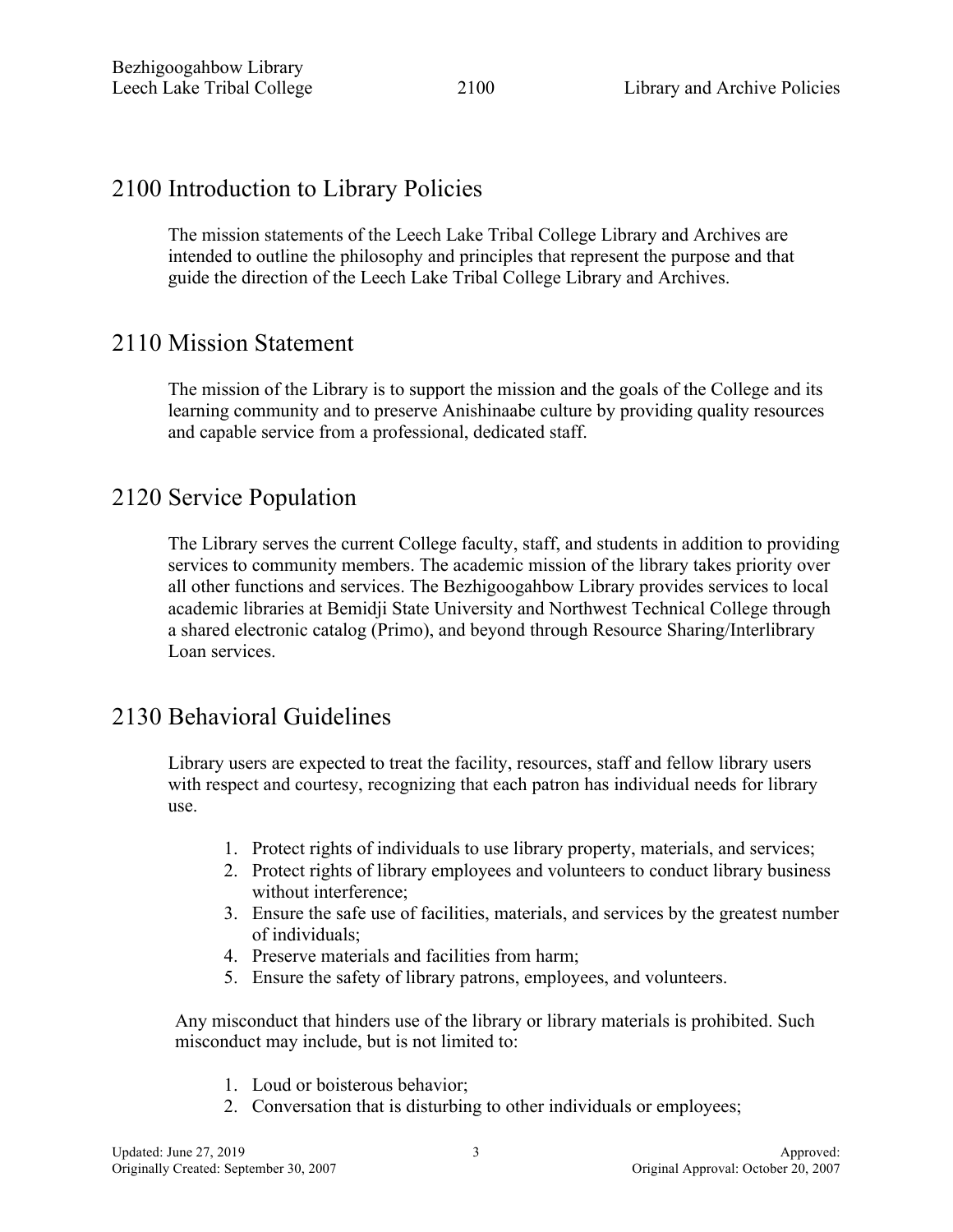- 3. Profanity or other abusive language toward other library patrons or toward employees;
- 4. Abusing library furniture, equipment, or materials;
- 5. Harassing others, either verbally or through actions. Harassment may include but is not limited to initiating unwanted conversations; impeding access to the building; or other actions another individual reasonably perceives to be hostile, threatening or offensive;
- 6. Using cell phones, radios, recording devices or other personal equipment at a level that can be heard by other individuals;
- 7. Not wearing shirt or shoes;
- .01 Campus phones

Campus telephones in the Library are for staff use. One phone at the circulation desk is available for use to call for transportation. This phone has no long distance access and is not available for personal calls. Use is strictly limited to necessary patron calls only.

#### .02 Cell phones

As a courtesy to library users cellular phones are to be used outside the library. Talking, playing music without headphones, watching videos with sound, etc. is not permitted in the library.

#### .03 Children

Children 12 and under must be accompanied by a parent or adult guarding in the library. The adult is responsible for the child or children's behavior while in the library. For the child's safety, a parent must directly supervise their child in the play area. Children may not be left alone or unattended in the library.

#### .04 Food and Beverages

Responsible handling of food and beverages is expected in the library. Library patrons with food are expected to clean up after themselves, use garbage receptacles appropriately, and avoid spills and messes. Cleaning supplies can be made available for accidents. Food and drink is permitted in the library for responsible patrons. Library patrons who do not act responsibly may be asked to leave and/or may be banned from the library for a term or indefinitely.

#### .05 Unattended possessions

No personal possessions, including but not limited to backpacks, purses, coats, or electronic devices, may be left unattended in the Library. Unattended items may be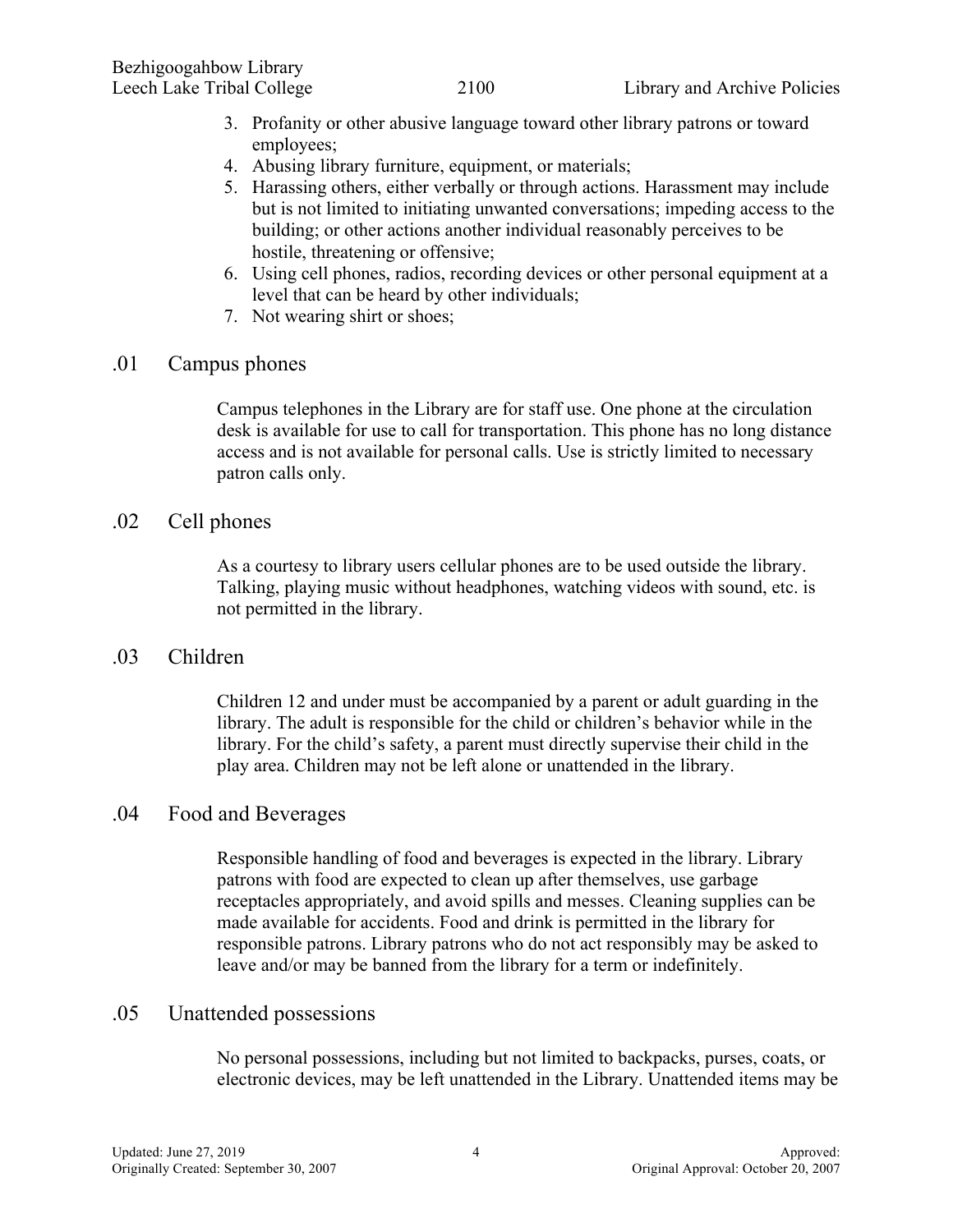removed from the library by campus security. Library staff is not responsible for any lost, stolen, or damaged personal property.

#### .06 Computer Use & Printing

Computers in the library are generally available for use with no time limit. Study rooms with computers in them are limited to 2 hour use for the room. In the event that all computers are in use, the Library staff will initiate a priority use time limit during the heavy use periods.

Four computers are set aside for community use computers. In the event of a greater number than 4 community users arrive, Library staff may set up another computer for temporary use of a single community member. After the initial user is done or another of the 4 designated computers becomes open, the Library staff will no longer open additional computers for public use.

Printing is free for students, faculty and staff. Printing for community members is free for a reasonable limit. Printing for personal or professional businesses, however, must go through the Leech Lake Tribal College Print Shop and is not allowed on Library printers.

To protect the privacy of the computer user, printing must be removed immediately from the printer. No printing will be stored or held by Library staff for unknown users. Any printing found with personal identification on it will be shredded to maintain privacy of the individual.

Copyrighted materials may not be printed on the Library's copy machine.

For a full statement of acceptable uses of LLTC's Information Systems, Compliance, and Guidelines for use of LLTC Computers and IT resources, see the college website under Resources – Campus Operations. The Bezhigoogahbow Library follows and enforces IT Policy for computer users. Library computer users are under observation by Library Staff and by security camera at all times. Computer users may be asked to leave for inappropriate use, and privileges may be terminated for extreme cases of abuse of resources.

## 2140 Reciprocal Use

#### .01 Partnership

Students, Faculty and Staff of Leech Lake Tribal College have access to borrow materials from Bemidji State University and from Northwest Technical College Libraries. The shared catalog provides direct access to all three (3) college holdings. The ability to borrow from each college necessitates traveling to the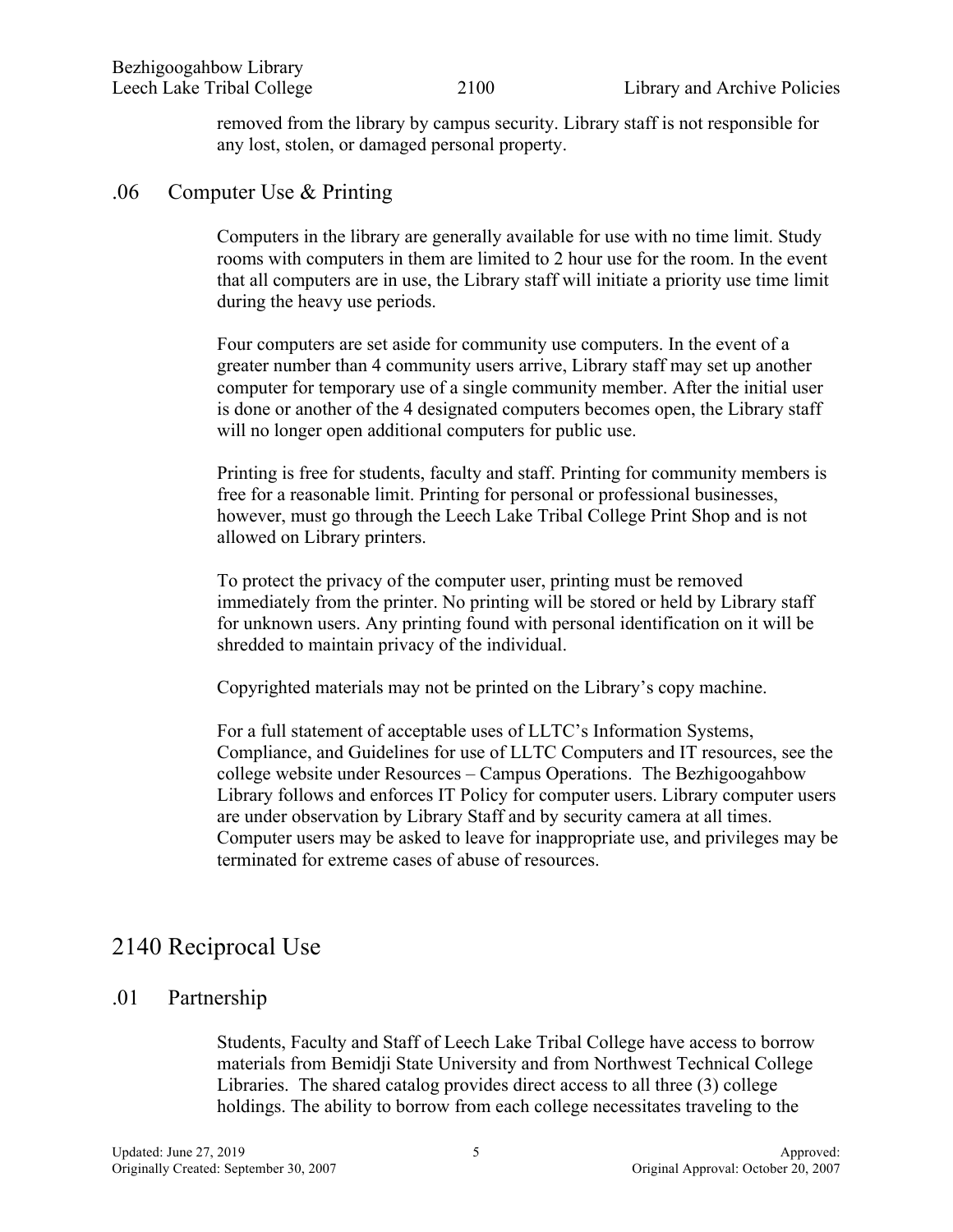campus where the materials are held to provide proof of college privileges to enable borrowing to be set up at the alternate college/university library. LLTC Librarian can assist in establishing the borrowing privileges between colleges.

### .02 Resource Sharing (Interlibrary Loan)

Students, Faculty and Staff of Leech Lake Tribal College have direct access to borrow and request material items or electronic copies of journal articles through the electronic library catalog (Primo) from across the MnPALS network (approx.. 89 libraries) and the University of Minnesota Libraries. Resource sharing is monitored by the LLTC Librarian. Misuse of this system can result in revocation of library privileges. Copyright laws are expected to be honored. Community members are not eligible for Resource Sharing.

Extended interlibrary loan services are available through the Worldcat.org website. Requests for materials not available within the Minnesota networks are required to go through the Librarian due to the nature of requesting and loan management.

# 2150 Circulation

Circulation of physical library materials is available to LLTC students, faculty, staff and community members who have applied for library privileges.

## .01 Loan limits

| <b>Loan Limit</b>   | <b>Student</b> | <b>Employee</b> | <b>Community</b>      |
|---------------------|----------------|-----------------|-----------------------|
| <b>Books</b>        |                | 10              | 2 general, 5 children |
| <b>DVDs</b>         |                |                 |                       |
|                     |                |                 |                       |
| <b>Loan Periods</b> |                |                 |                       |
| <b>Books</b>        | weeks          | 4 weeks         | 2 weeks               |
| <b>DVDs</b>         | week           | week            | week                  |

#### .02 Non-circulating items

Reference titles, special collections materials, Ojibwemowin room titles, special collections materials and archival book collections are non-circulating and are intended for in-library use only.

## .03 Overdue/Lost Materials

Students are exempt from replacement costs of lost library materials. Replacement costs are included in the Technology Fee collected with tuition.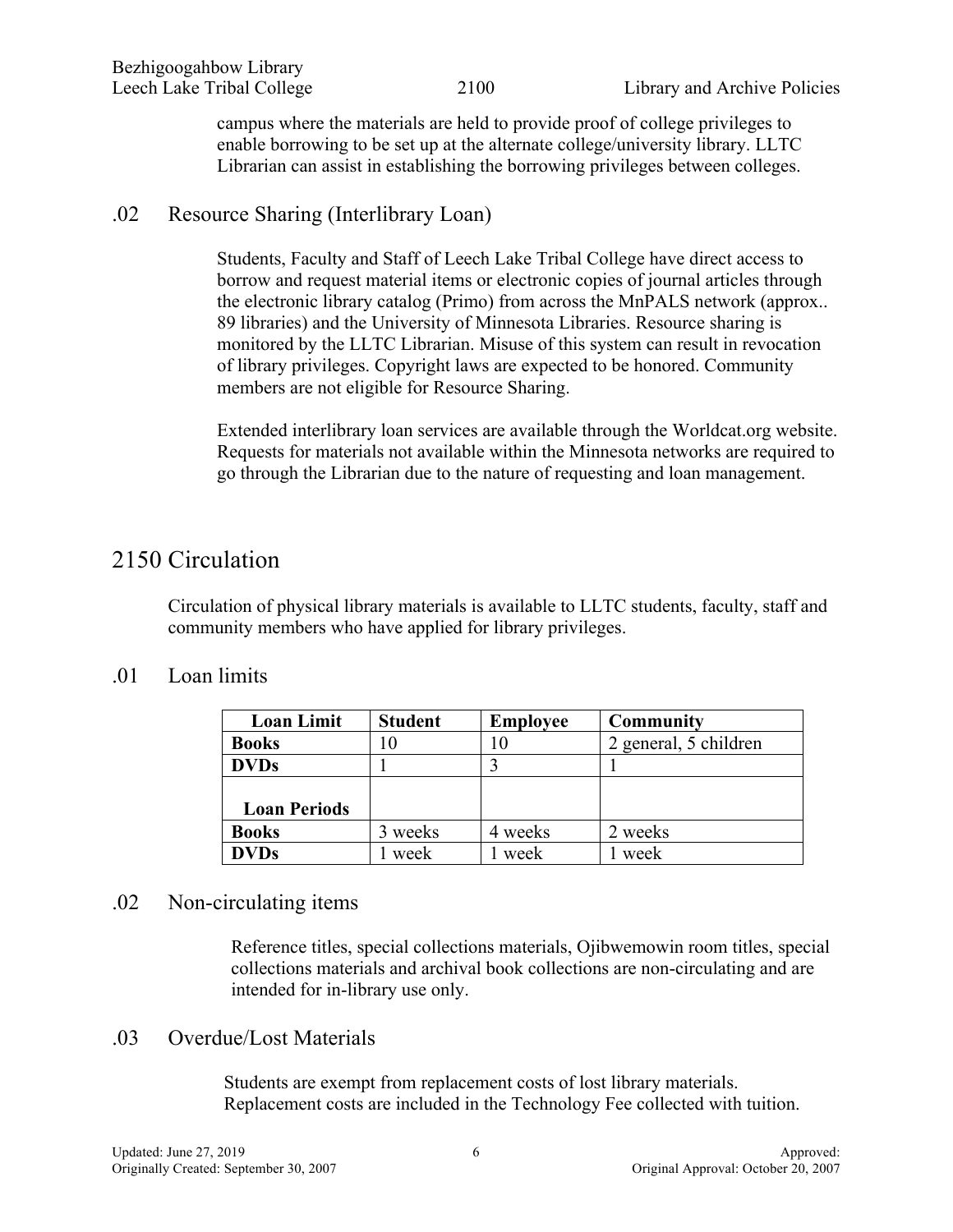Faculty, staff and Community members are responsible for the cost of overdue or lost materials fees, including automatic payroll deduction for not returning library materials.

# 2160 Collection Management

It is the aim of the Bezhigoogahbow Library to support the informational, educational and cultural needs of our patrons (students, faculty, staff, and community members) by providing library materials and information sources in a variety of formats and reading levels in accordance with the mission and goals of the Leech Lake Tribal College, the varied interests of our patrons, and budgetary constraints.

#### .01 Development

Materials are selected in an effort to maintain authoritative, accurate, up-to-date, useful and attractive collections of materials that will meet the needs of the Leech Lake Tribal College as a whole. Factors affecting materials selection include suitability of a material's format for library purposes, availability of funds, availability of new materials in needed subject areas, replacement of outdated and worn materials (weeding) and space.

#### .02 Scope

The Bezhigoogahbow Library gathers primarily materials to support, supplement and complement the educational mission of the institution and to reflect the interests and needs of the learning community. The collection will support basic research in the curricular areas offered by the College. In addition, the library will collect materials that support the study of Anishinaabe culture with selected materials in the broader area of Indigenous studies.

#### .03 Selection Criteria

The Bezhigoogahbow Library collects materials that:

- 1. Are relevant to the disciplines offered by the college;
- 2. Offer a Native American/Indigenous perspective and/or provide historical and modern context and insight for native/Indigenous issues;
- 3. Are of interest to the library's community;
- 4. Are of quality and value commensurate with cost.

#### .04 Selection Responsibility

The Director of Library Services is responsible for the selection of materials within the Library collection.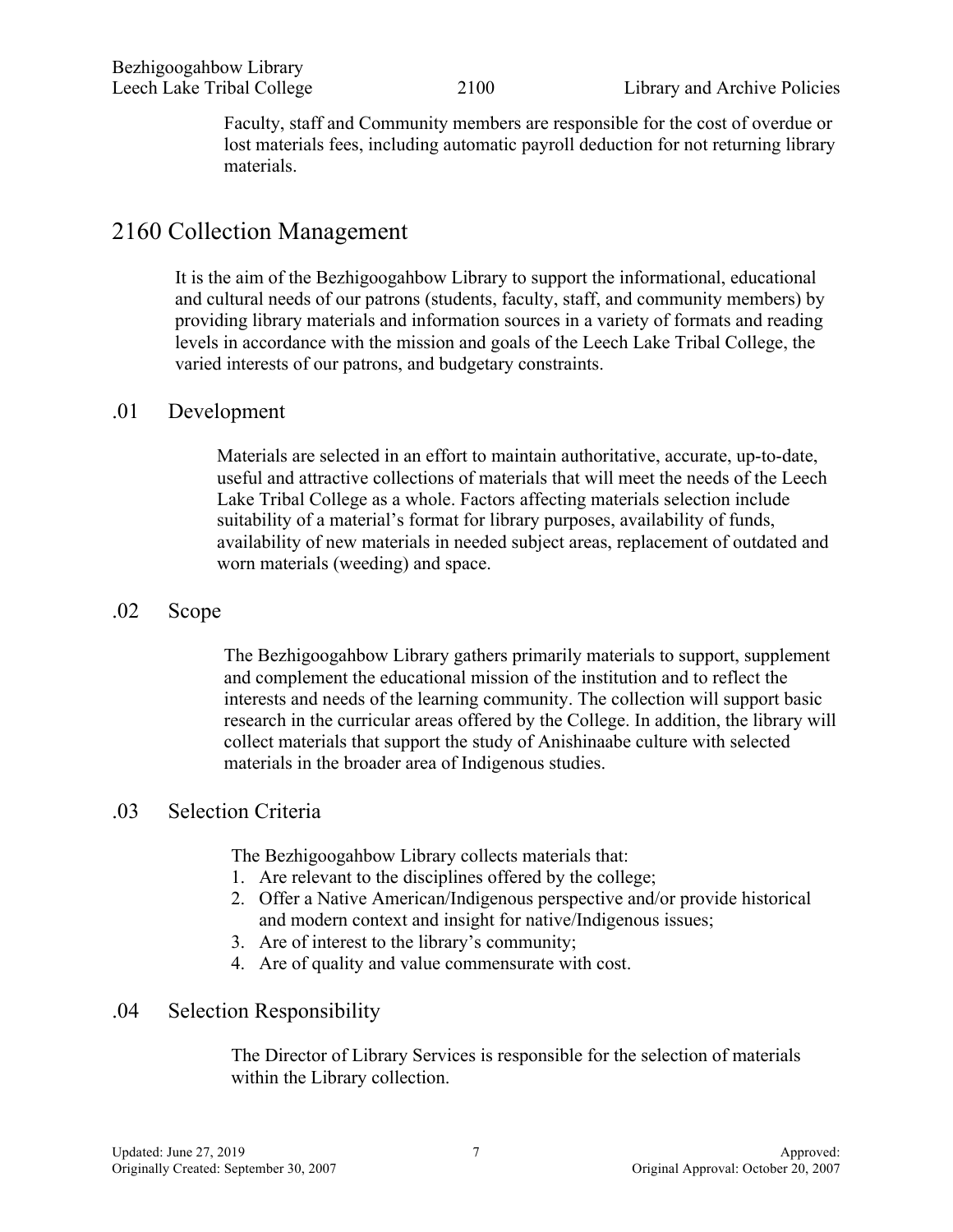#### .05 Weeding/Discards

Materials may be discarded from the Library on the basis of unusable physical condition, out-of-scope content, outdated information, lack of shelf space, and lack of use (as recorded by the item's circulation history). The weeding of materials from the Library's collection is a normal and necessary function of responsible librarianship. Records of discarded materials will be maintained by the Director of Library Services.

## 2170 Gifts and Donations

The Bezhigoogahbow Library accepts donations of clean, tight bound books, unscratched DVDs and Audiobooks on CD. The Library accepts titles published within the most recent 20-year period. Some relevant or classic titles from the early to midtwentieth century may be considered for the nature of the print volume. The Director of Library Services determines whether the donation will be appropriate for adding to the collection.

Donations are accepted for the Free Bookshelf as well. Out-of-scope materials accepted on donation may be put on the Free Bookshelf for adoption by visitors to the Library at the discretion of Library staff. Dirty, dusty, old books are generally not acceptable.

Donations and Gifts of a claimed monetary value exceeding \$500, or as determined by state or federal law, may be subject to tax deductions. The Library takes no responsibility for providing advice, appraisal of donations, or otherwise consultation on titles. The donor is recommended to seek professional guidance.

Once a donation has been accepted, the donor relinquishes all title and ownership of the materials to the LLTC Bezhigoogahbow Library, without reserve. The Director of Library Services may determine disposition of all donated materials. Materials accepted on donation for the Archive undergo a separate, documented process. The Bezhigoogahbow Library Staff is not in any way responsible for unintended donations – the donor is responsible for knowing clearly all material donated to the Library and that it may be impossible to return any items after the donation is accepted.

## 2180 Archive Policies

#### .01 Mission/Purpose

The Mission of the Leech Lake Tribal College Archive is to support and strengthen teaching, learning, and research by providing collections, services, and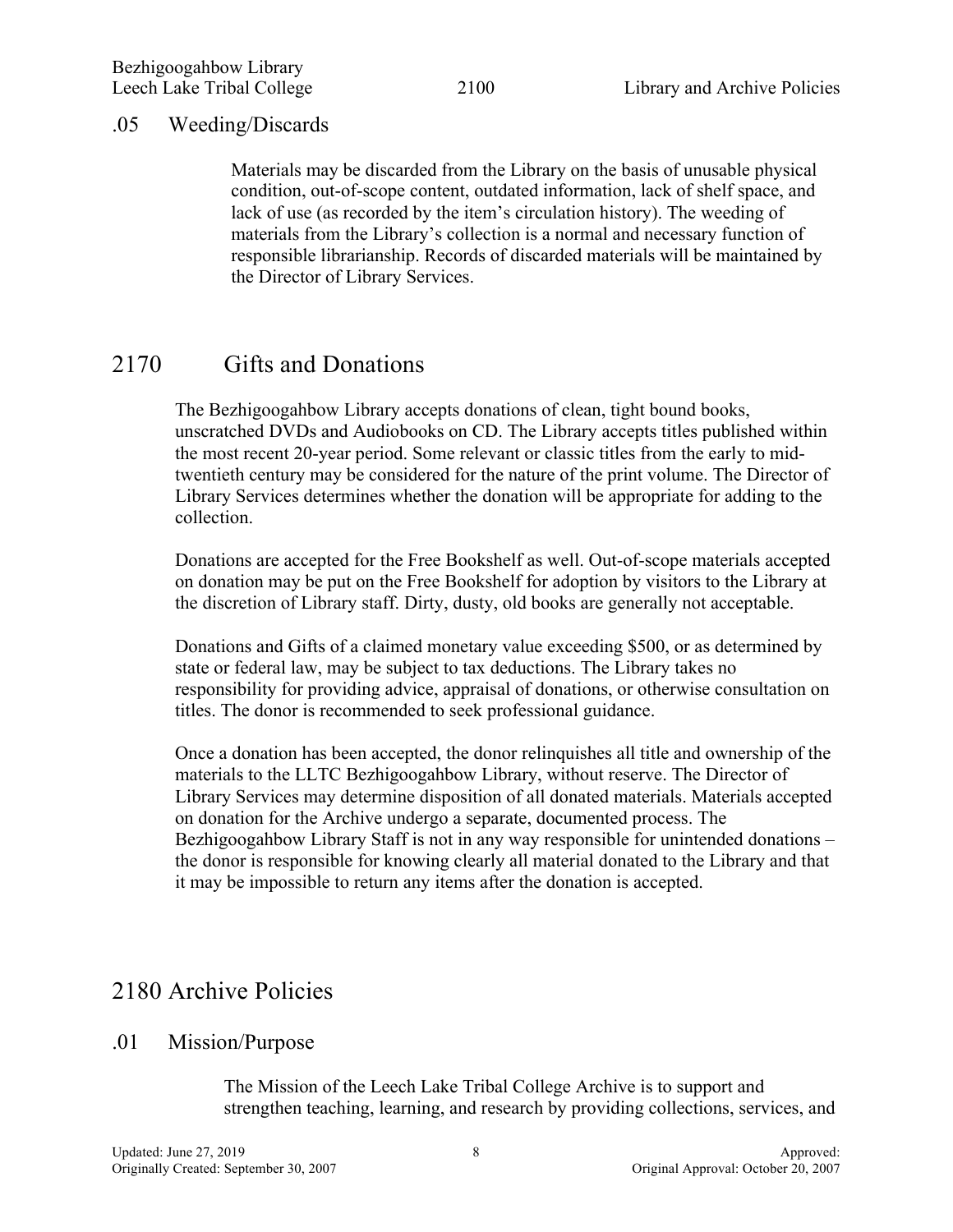environments that lead to intellectual discovery for all within an Anishinaabe worldview.

#### .02 Acquisitions

To fulfill this Mission the Archive will acquire, preserve, and provide access to a wide range of primary research materials including books, manuscripts, archives, audio-visual materials, objects, realia, and other items in support of the educational and research activities of the College and LLBO Community constituents.

To this purpose the archive will provide service in:

- 1. Documenting the history of the Leech Lake Tribal College and the people of the Leech Lake Reservation area;
- 2. Provide access to primary sources for students, faculty and the community;
- 3. Provide facility storage/accessioning/access for the Leech Lake Band of Ojibwe through the Tribal Historic Preservation office and Division of Resource Management.

The archive acquisitions policy serves to emphasize collection development to serve the purpose toward fulfillment of the Mission. The Archive is selective in increasing its collection. The list below identifies the areas of primary collection emphasis:

The Archive will responsibly

- Select only those records that best document the College and its Mission, including:
	- o Records created, received, and maintained by the Board of Trustees. The President's Office maintains the original minutes and document files;
	- o Papers of the President, Vice-Presidents and/or Deans of the College, including statements of policy, major reports and statistical summaries, major correspondence relating to policy development and other appropriate material;
	- o Papers from other offices, administrative and academic, to supplement the papers of the above;
	- o Papers of members of the Board of Trustees, faculty, student groups, or staff as a supplement to these official records;
	- o All printed publications (administrative, academic and student);
	- o Accept only documents or objects with established provenance.
- Ensure the integrity of evidence through maintenance of the context and order of archival records and other documents entrusted to its care;
- Provide a physical environment for records and collections that ensures their long-term viability and usefulness;
- Collaborate with the LLBO Department of Resource Management and other LLBO agencies to act as a repository for objects or collections that provide educational or research opportunities to the College and community.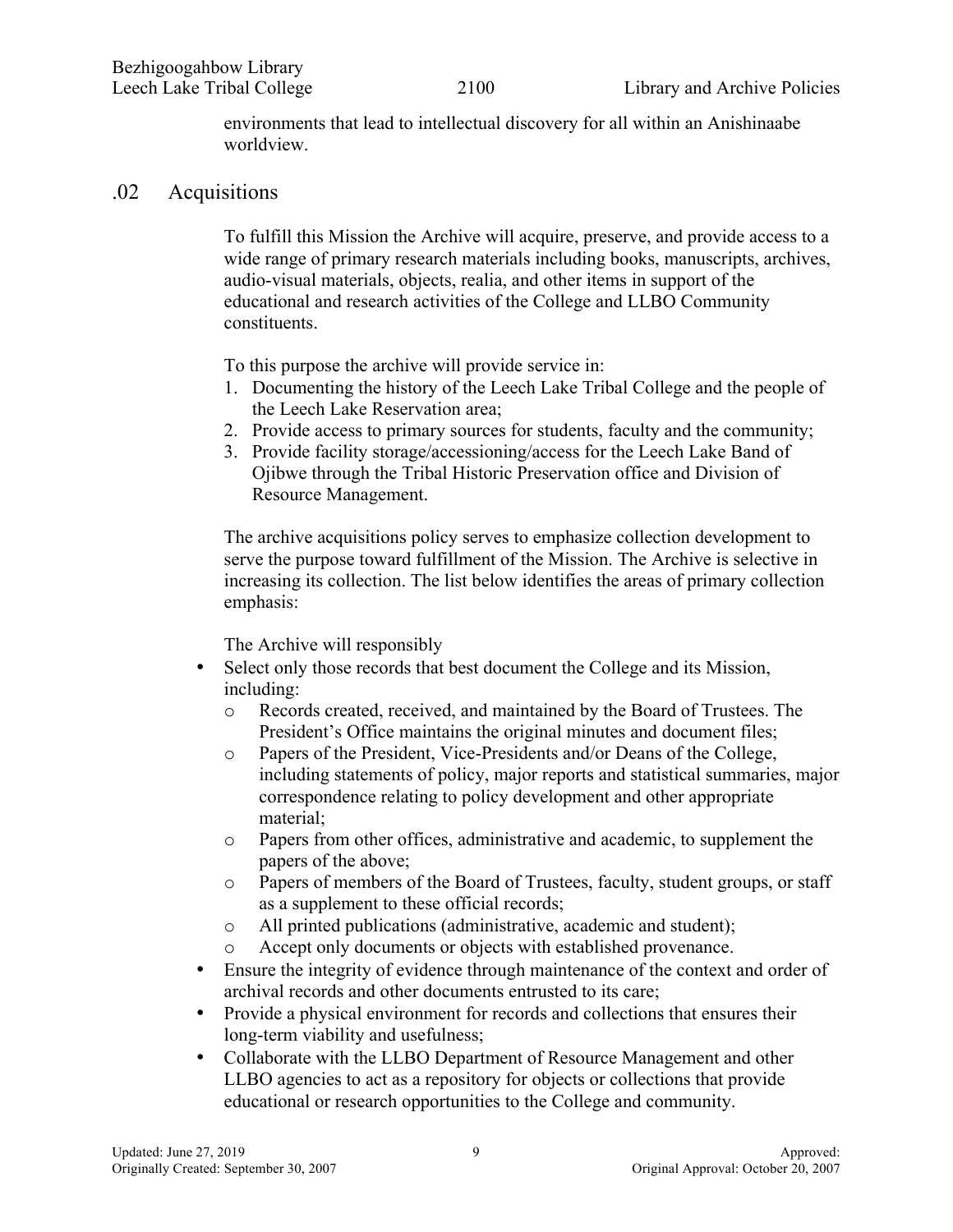The Archive does not:

- Seek donations of personal objects or realia except through the LLBO THPO or in exceptional circumstance whereby a personal collection is of specific interest or application to the educational teaching of the College.
- Hold items for preservation that have no access for research, education, or teaching opportunities.
- Release items to individuals without documented cause and intent and full provenance; and submitted for approval with thorough documentation/provenance to the Archival Advisory Council.

The Archive may:

- Hold cultural and sacred objects, regalia or realia for educational purposes
- Maintain its own cultural ceremonial attendants and elder counsel not affiliated with the College.
- Provide its own ceremony to protect, cleanse, and care for cultural and sacred objects or realia upon original receipt of those objects or realia and as regular maintenance that is not affiliated with the College.
- Establish and appoint representatives to an Archival Advisory Council to include the Director of Library Services (Archivist), one elder associated with the College, one financial representative of the College, the LLBO Tribal Historic Preservation Officer, Employees of the Department of Resource Management (LLBO), a member of the Tribal Council (as available), and members of the LLBO community.

The Director of Library Services (Archivist) for the Bezhigoogahbow Library is responsible for the management and oversight of the Archive, communication with the Advisory Council, and selection of appropriate materials to be included in the Archive following guidelines set above.

## **.03 Access**

The Archive has a three-fold purpose of documenting the history of the Leech Lake Tribal College and the people of the Leech Lake area, providing access to primary sources, and providing facility storage/accessioning/access for the Leech Lake Band of Ojibwe through the Tribal Historic Preservation office and Cultural Resources division. Access to materials in the archive is determined based on each individual object/manuscript, its provenance, and any donor restrictions imposed.

The Archive makes its resources and services available to all people including students, faculty and staff of Leech Lake Tribal College, and community members. The archive may have a legal, institutional, or other obligation to restrict access to some collections or parts of collections. Access may be limited to some collections based on the object, traditional use, or its provenance.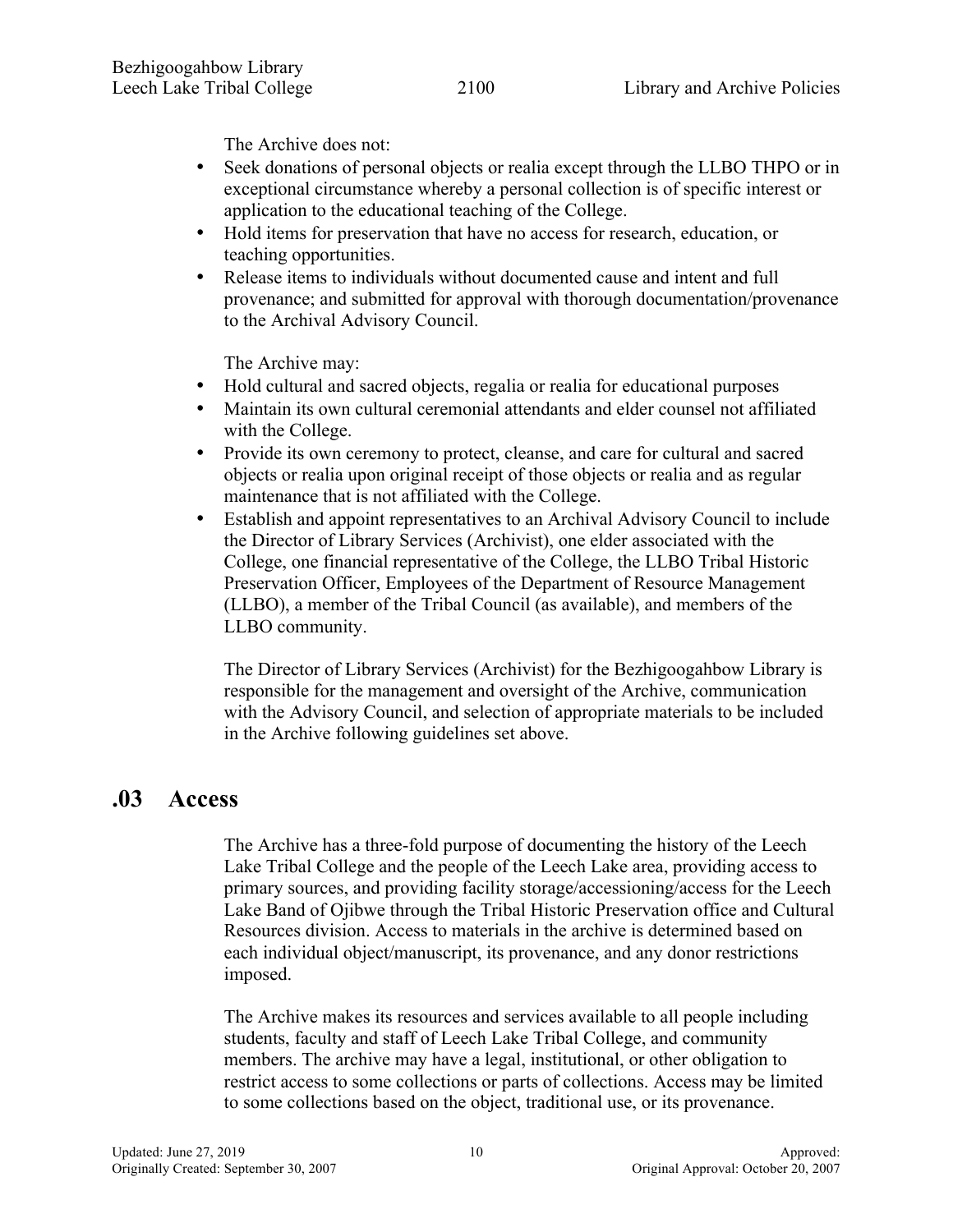The Leech Lake Band of Ojibwe, Tribal Historic Preservation Officer, or other Cultural Resources Department personnel may set restrictions on objects which are owned by the Tribe and held in the archive through the Tribe. These items may retain ownership by the LLBO (as documented) and therefore are subject to access and use restrictions specified by those representatives listed above. The Director of Library Services will maintain records and determine access based on agreements or restrictions levied by the Tribe.

**Who to Contact**: The Director of Library Services oversees all access by any persons or groups to the Archive. The Director must ensure that the access policy is applied without reserve to all groups based on the limitations recorded for each object or collection. The Director will inform researchers of the conditions governing access to its collections.

**How to get access**: Users/researchers must make an appointment with the Director of Library Services to receive access to the archive.

**Use Restrictions**: Object/manuscript provenance will document any use restrictions as part of the accession record. Restrictions are determined by donor agreement, cultural and/or Tribal restrictions, age/fragility concerns, uniqueness, and other criteria which set the collection apart.

**Loans:** Limited parts of the collection may be available for loan at the discretion of the Director and based on the content, quality, and use of the collection being requested for loan.

**Physical access**: Most objects/manuscripts/archive material must be used within the archive room or room designated by the Director, under direct supervision by designated Library staff.

**Handling**: Most objects/manuscripts require special handling. The Director will provide instruction as needed; following are a few guidelines:

- 1. Materials must be handled carefully. All materials must be used flat on the table. Do not make any marks on materials or affix extraneous items such as Post-It notes. No books, papers or other objects may be laid upon materials. Please report to the staff any concerns about the material, and comply with any staff instructions regarding material.
- 2. No pens, permanent markers, book bags, phones, cameras, purses, personal books, recording devices, etc. allowed in the archive room without permission of the Director of Library Services. Absolutely no food or drink allowed in the archive room. Only pencil and paper is permitted, unless otherwise permitted by the Director.